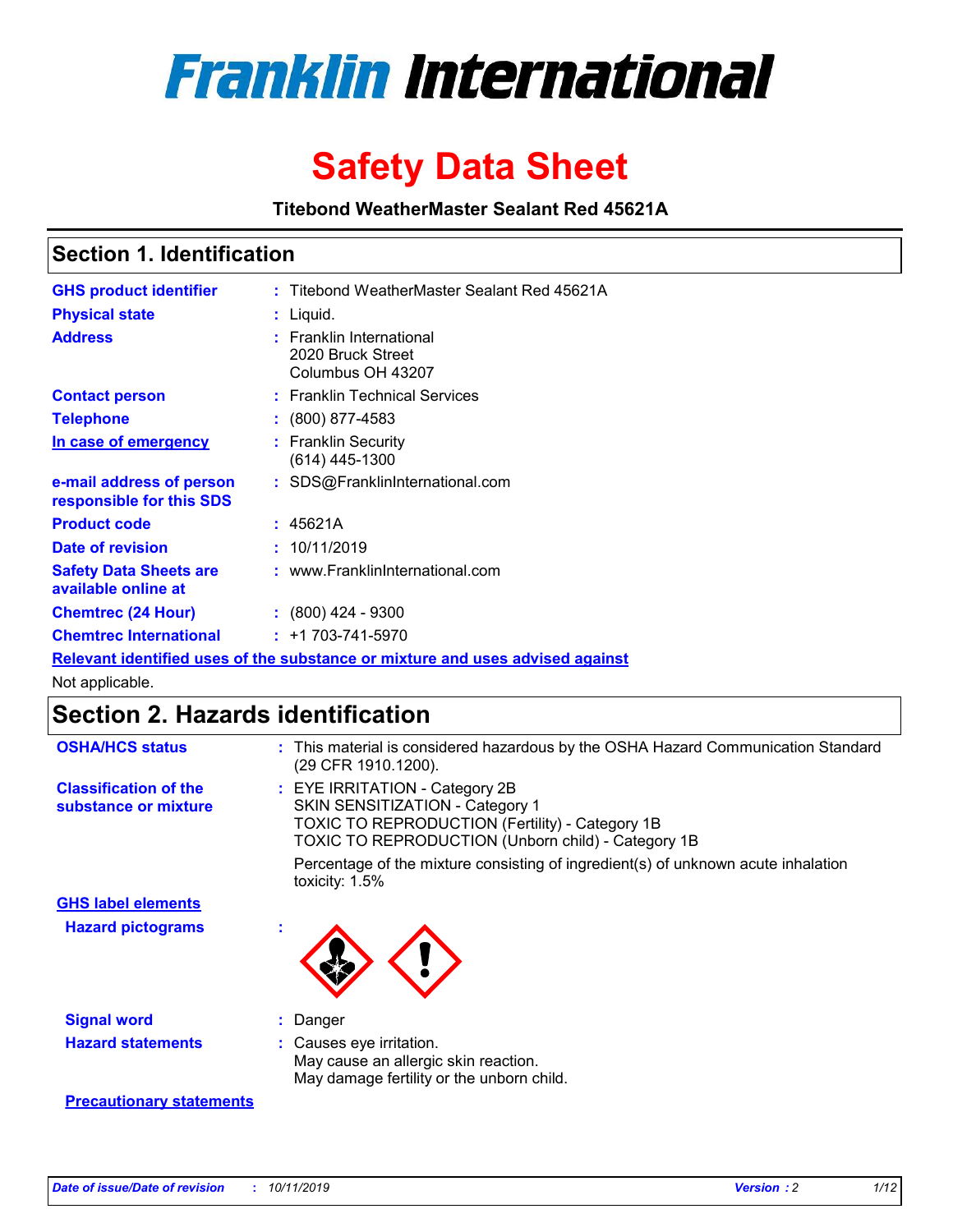### **Section 2. Hazards identification**

| <b>Prevention</b>                          | : Obtain special instructions before use. Do not handle until all safety precautions have<br>been read and understood. Wear protective gloves. Wear eye or face protection.<br>Wear protective clothing. Avoid breathing vapor. Wash hands thoroughly after handling.<br>Contaminated work clothing must not be allowed out of the workplace.                                                        |
|--------------------------------------------|------------------------------------------------------------------------------------------------------------------------------------------------------------------------------------------------------------------------------------------------------------------------------------------------------------------------------------------------------------------------------------------------------|
| <b>Response</b>                            | : IF exposed or concerned: Get medical attention. IF ON SKIN: Wash with plenty of<br>soap and water. Wash contaminated clothing before reuse. If skin irritation or rash<br>occurs: Get medical attention. IF IN EYES: Rinse cautiously with water for several<br>minutes. Remove contact lenses, if present and easy to do. Continue rinsing. If eye<br>irritation persists: Get medical attention. |
| <b>Storage</b>                             | : Store locked up.                                                                                                                                                                                                                                                                                                                                                                                   |
| <b>Disposal</b>                            | : Dispose of contents and container in accordance with all local, regional, national and<br>international regulations.                                                                                                                                                                                                                                                                               |
| <b>Hazards not otherwise</b><br>classified | : Product generates methanol during cure.                                                                                                                                                                                                                                                                                                                                                            |
|                                            |                                                                                                                                                                                                                                                                                                                                                                                                      |

### **Section 3. Composition/information on ingredients**

| <b>Substance/mixture</b><br>Mixture                  |                   |                     |
|------------------------------------------------------|-------------------|---------------------|
| <b>Ingredient name</b>                               | $\frac{9}{6}$     | <b>CAS number</b>   |
| 3-aminopropyltriethoxysilane<br>Dibutyltin dilaurate | l≤3<br>$\leq 0.3$ | 919-30-2<br>77-58-7 |

Any concentration shown as a range is to protect confidentiality or is due to batch variation.

**There are no additional ingredients present which, within the current knowledge of the supplier and in the concentrations applicable, are classified as hazardous to health or the environment and hence require reporting in this section.**

**Occupational exposure limits, if available, are listed in Section 8.**

### **Section 4. First aid measures**

| <b>Description of necessary first aid measures</b> |                                                                                                                                                                                                                                                                                                                                                                                                                                                                                                                                                                                                                                                                                                                                                                           |  |  |  |
|----------------------------------------------------|---------------------------------------------------------------------------------------------------------------------------------------------------------------------------------------------------------------------------------------------------------------------------------------------------------------------------------------------------------------------------------------------------------------------------------------------------------------------------------------------------------------------------------------------------------------------------------------------------------------------------------------------------------------------------------------------------------------------------------------------------------------------------|--|--|--|
| <b>Eye contact</b>                                 | : Immediately flush eyes with plenty of water, occasionally lifting the upper and lower<br>eyelids. Check for and remove any contact lenses. Continue to rinse for at least 10<br>minutes. If irritation persists, get medical attention.                                                                                                                                                                                                                                                                                                                                                                                                                                                                                                                                 |  |  |  |
| <b>Inhalation</b>                                  | : Remove victim to fresh air and keep at rest in a position comfortable for breathing. If<br>not breathing, if breathing is irregular or if respiratory arrest occurs, provide artificial<br>respiration or oxygen by trained personnel. It may be dangerous to the person providing<br>aid to give mouth-to-mouth resuscitation. Get medical attention. If unconscious, place<br>in recovery position and get medical attention immediately. Maintain an open airway.<br>Loosen tight clothing such as a collar, tie, belt or waistband. In case of inhalation of<br>decomposition products in a fire, symptoms may be delayed. The exposed person may<br>need to be kept under medical surveillance for 48 hours.                                                       |  |  |  |
| <b>Skin contact</b>                                | : Wash with plenty of soap and water. Remove contaminated clothing and shoes. Wash<br>contaminated clothing thoroughly with water before removing it, or wear gloves.<br>Continue to rinse for at least 10 minutes. Get medical attention. In the event of any<br>complaints or symptoms, avoid further exposure. Wash clothing before reuse. Clean<br>shoes thoroughly before reuse.                                                                                                                                                                                                                                                                                                                                                                                     |  |  |  |
| <b>Ingestion</b>                                   | : Wash out mouth with water. Remove dentures if any. Remove victim to fresh air and<br>keep at rest in a position comfortable for breathing. If material has been swallowed and<br>the exposed person is conscious, give small quantities of water to drink. Stop if the<br>exposed person feels sick as vomiting may be dangerous. Do not induce vomiting<br>unless directed to do so by medical personnel. If vomiting occurs, the head should be<br>kept low so that vomit does not enter the lungs. Get medical attention. Never give<br>anything by mouth to an unconscious person. If unconscious, place in recovery position<br>and get medical attention immediately. Maintain an open airway. Loosen tight clothing<br>such as a collar, tie, belt or waistband. |  |  |  |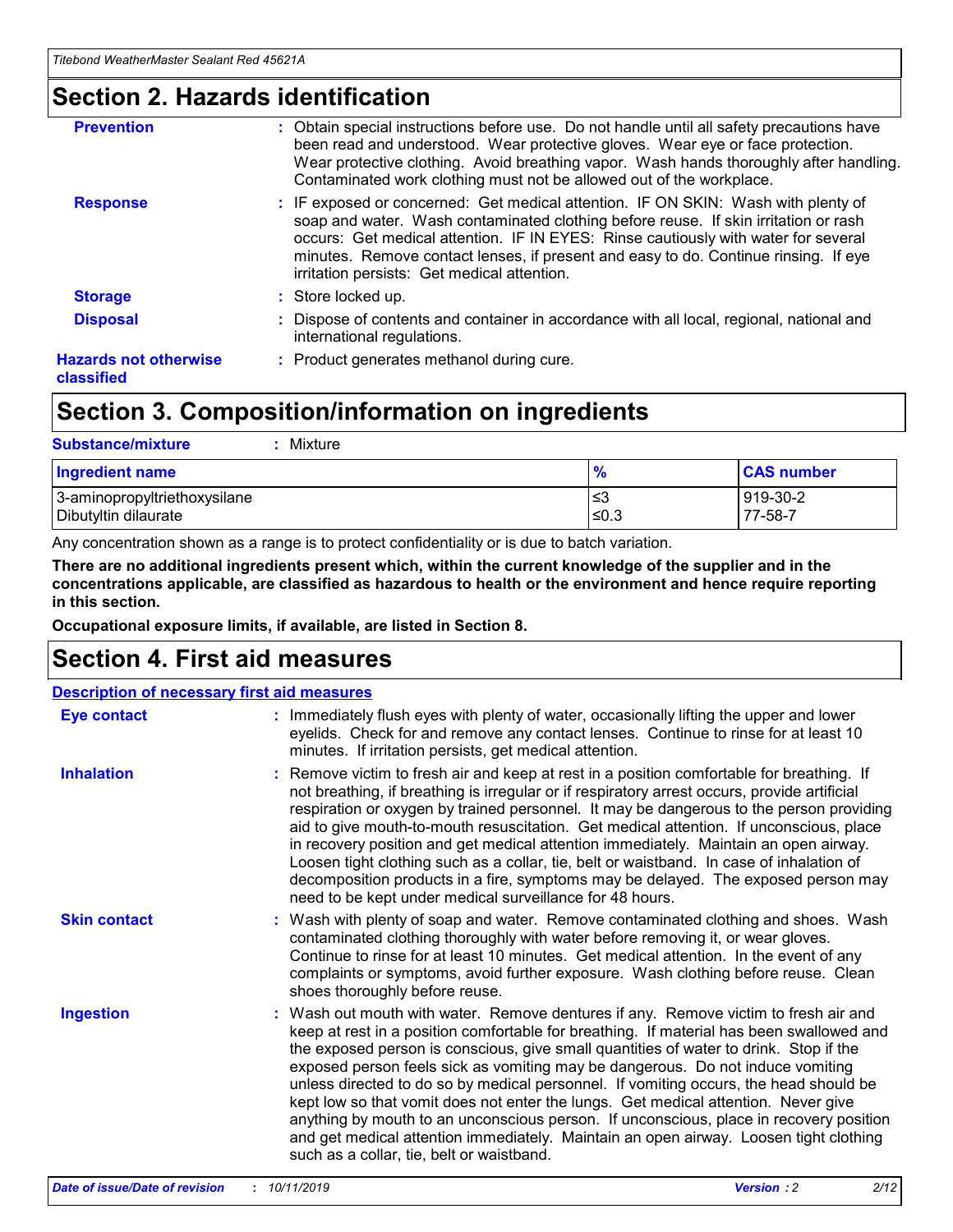## **Section 4. First aid measures**

| Most important symptoms/effects, acute and delayed |  |                                                                                                                                                                                                                                                                                                                                                                                                                 |  |
|----------------------------------------------------|--|-----------------------------------------------------------------------------------------------------------------------------------------------------------------------------------------------------------------------------------------------------------------------------------------------------------------------------------------------------------------------------------------------------------------|--|
| <b>Potential acute health effects</b>              |  |                                                                                                                                                                                                                                                                                                                                                                                                                 |  |
| <b>Eye contact</b>                                 |  | : May cause eye irritation.                                                                                                                                                                                                                                                                                                                                                                                     |  |
| <b>Inhalation</b>                                  |  | : No known significant effects or critical hazards.                                                                                                                                                                                                                                                                                                                                                             |  |
| <b>Skin contact</b>                                |  | : May cause skin irritation.                                                                                                                                                                                                                                                                                                                                                                                    |  |
| <b>Ingestion</b>                                   |  | : No known significant effects or critical hazards.                                                                                                                                                                                                                                                                                                                                                             |  |
| Over-exposure signs/symptoms                       |  |                                                                                                                                                                                                                                                                                                                                                                                                                 |  |
| <b>Eye contact</b>                                 |  | : Adverse symptoms may include the following:<br>irritation<br>watering<br>redness                                                                                                                                                                                                                                                                                                                              |  |
| <b>Inhalation</b>                                  |  | : Adverse symptoms may include the following:<br>reduced fetal weight<br>increase in fetal deaths<br>skeletal malformations                                                                                                                                                                                                                                                                                     |  |
| <b>Skin contact</b>                                |  | : Adverse symptoms may include the following:<br>irritation<br>redness<br>reduced fetal weight<br>increase in fetal deaths<br>skeletal malformations                                                                                                                                                                                                                                                            |  |
| <b>Ingestion</b>                                   |  | : Adverse symptoms may include the following:<br>reduced fetal weight<br>increase in fetal deaths<br>skeletal malformations                                                                                                                                                                                                                                                                                     |  |
|                                                    |  | <b>Indication of immediate medical attention and special treatment needed, if necessary</b>                                                                                                                                                                                                                                                                                                                     |  |
| <b>Notes to physician</b>                          |  | : In case of inhalation of decomposition products in a fire, symptoms may be delayed.<br>The exposed person may need to be kept under medical surveillance for 48 hours.                                                                                                                                                                                                                                        |  |
| <b>Specific treatments</b>                         |  | : No specific treatment.                                                                                                                                                                                                                                                                                                                                                                                        |  |
| <b>Protection of first-aiders</b>                  |  | : No action shall be taken involving any personal risk or without suitable training. If it is<br>suspected that fumes are still present, the rescuer should wear an appropriate mask or<br>self-contained breathing apparatus. It may be dangerous to the person providing aid to<br>give mouth-to-mouth resuscitation. Wash contaminated clothing thoroughly with water<br>before removing it, or wear gloves. |  |

**See toxicological information (Section 11)**

### **Section 5. Fire-fighting measures**

| <b>Extinguishing media</b>                             |                                                                                                                                                                                                     |
|--------------------------------------------------------|-----------------------------------------------------------------------------------------------------------------------------------------------------------------------------------------------------|
| <b>Suitable extinguishing</b><br>media                 | : Use an extinguishing agent suitable for the surrounding fire.                                                                                                                                     |
| <b>Unsuitable extinguishing</b><br>media               | : None known.                                                                                                                                                                                       |
| <b>Specific hazards arising</b><br>from the chemical   | : In a fire or if heated, a pressure increase will occur and the container may burst.                                                                                                               |
| <b>Hazardous thermal</b><br>decomposition products     | : Decomposition products may include the following materials:<br>carbon dioxide<br>carbon monoxide<br>nitrogen oxides<br>metal oxide/oxides                                                         |
| <b>Special protective actions</b><br>for fire-fighters | : Promptly isolate the scene by removing all persons from the vicinity of the incident if<br>there is a fire. No action shall be taken involving any personal risk or without suitable<br>training. |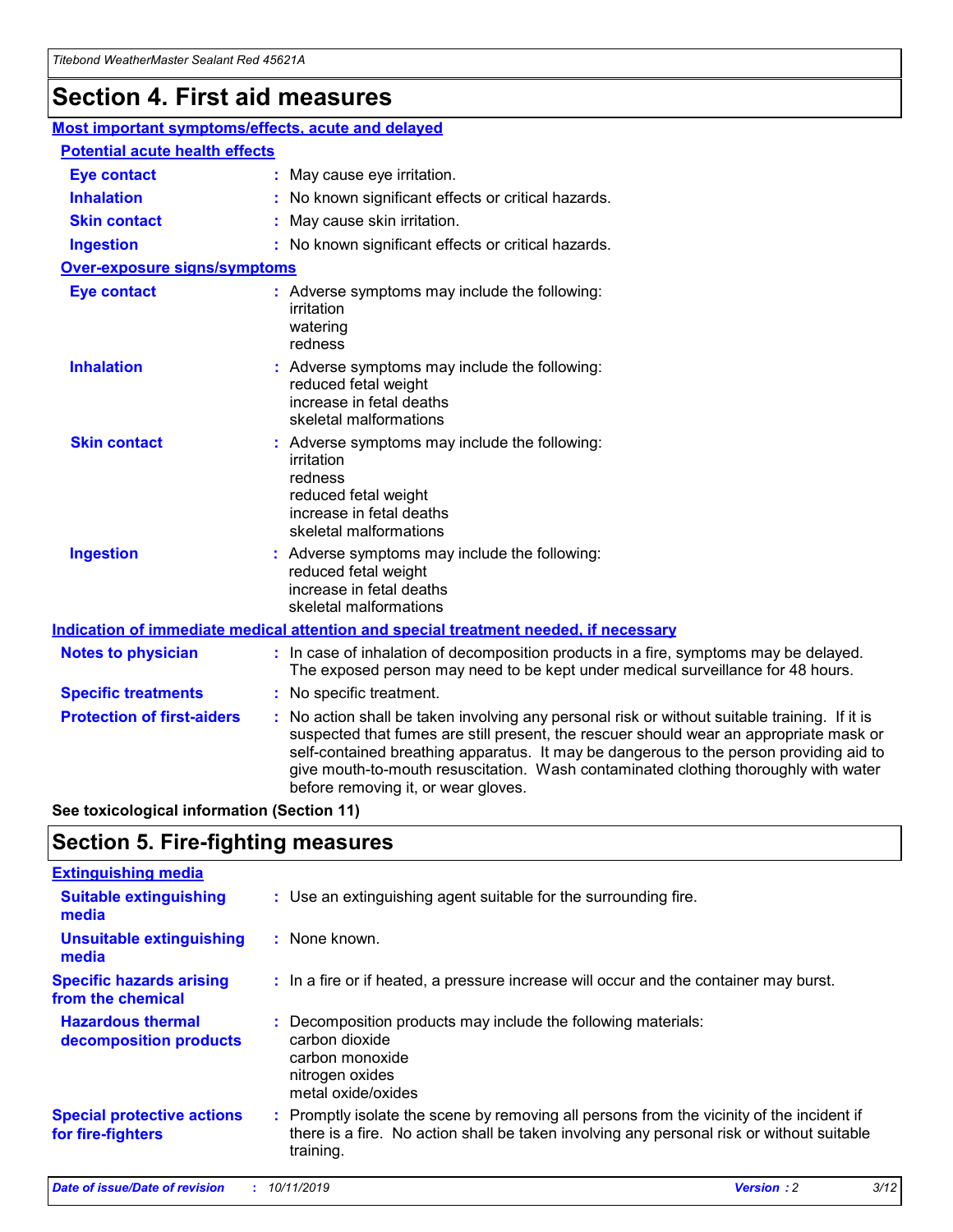### **Section 5. Fire-fighting measures**

**Special protective equipment for fire-fighters** Fire-fighters should wear appropriate protective equipment and self-contained breathing **:** apparatus (SCBA) with a full face-piece operated in positive pressure mode.

### **Section 6. Accidental release measures**

#### **Personal precautions, protective equipment and emergency procedures**

| For non-emergency<br>personnel                               | : No action shall be taken involving any personal risk or without suitable training.<br>Evacuate surrounding areas. Keep unnecessary and unprotected personnel from<br>entering. Do not touch or walk through spilled material. Avoid breathing vapor or mist.<br>Provide adequate ventilation. Wear appropriate respirator when ventilation is<br>inadequate. Put on appropriate personal protective equipment.                                                                                                                                                                                                                                                                                             |
|--------------------------------------------------------------|--------------------------------------------------------------------------------------------------------------------------------------------------------------------------------------------------------------------------------------------------------------------------------------------------------------------------------------------------------------------------------------------------------------------------------------------------------------------------------------------------------------------------------------------------------------------------------------------------------------------------------------------------------------------------------------------------------------|
|                                                              | For emergency responders : If specialized clothing is required to deal with the spillage, take note of any information in<br>Section 8 on suitable and unsuitable materials. See also the information in "For non-<br>emergency personnel".                                                                                                                                                                                                                                                                                                                                                                                                                                                                  |
| <b>Environmental precautions</b>                             | : Avoid dispersal of spilled material and runoff and contact with soil, waterways, drains<br>and sewers. Inform the relevant authorities if the product has caused environmental<br>pollution (sewers, waterways, soil or air).                                                                                                                                                                                                                                                                                                                                                                                                                                                                              |
| <b>Methods and materials for containment and cleaning up</b> |                                                                                                                                                                                                                                                                                                                                                                                                                                                                                                                                                                                                                                                                                                              |
| <b>Small spill</b>                                           | : Stop leak if without risk. Move containers from spill area. Dilute with water and mop up<br>if water-soluble. Alternatively, or if water-insoluble, absorb with an inert dry material and<br>place in an appropriate waste disposal container. Dispose of via a licensed waste<br>disposal contractor.                                                                                                                                                                                                                                                                                                                                                                                                     |
| <b>Large spill</b>                                           | : Stop leak if without risk. Move containers from spill area. Approach release from<br>upwind. Prevent entry into sewers, water courses, basements or confined areas. Wash<br>spillages into an effluent treatment plant or proceed as follows. Contain and collect<br>spillage with non-combustible, absorbent material e.g. sand, earth, vermiculite or<br>diatomaceous earth and place in container for disposal according to local regulations<br>(see Section 13). Dispose of via a licensed waste disposal contractor. Contaminated<br>absorbent material may pose the same hazard as the spilled product. Note: see<br>Section 1 for emergency contact information and Section 13 for waste disposal. |

### **Section 7. Handling and storage**

| <b>Precautions for safe handling</b>                                             |                                                                                                                                                                                                                                                                                                                                                                                                                                                                                                                                                                                                                                                                                                                                                                                                                                                  |
|----------------------------------------------------------------------------------|--------------------------------------------------------------------------------------------------------------------------------------------------------------------------------------------------------------------------------------------------------------------------------------------------------------------------------------------------------------------------------------------------------------------------------------------------------------------------------------------------------------------------------------------------------------------------------------------------------------------------------------------------------------------------------------------------------------------------------------------------------------------------------------------------------------------------------------------------|
| <b>Protective measures</b>                                                       | : Put on appropriate personal protective equipment (see Section 8). Persons with a<br>history of skin sensitization problems should not be employed in any process in which<br>this product is used. Avoid exposure - obtain special instructions before use. Avoid<br>exposure during pregnancy. Do not handle until all safety precautions have been read<br>and understood. Do not get in eyes or on skin or clothing. Do not ingest. Avoid<br>breathing vapor or mist. If during normal use the material presents a respiratory hazard,<br>use only with adequate ventilation or wear appropriate respirator. Keep in the original<br>container or an approved alternative made from a compatible material, kept tightly<br>closed when not in use. Empty containers retain product residue and can be hazardous.<br>Do not reuse container. |
| <b>Advice on general</b><br>occupational hygiene                                 | : Eating, drinking and smoking should be prohibited in areas where this material is<br>handled, stored and processed. Workers should wash hands and face before eating,<br>drinking and smoking. Remove contaminated clothing and protective equipment before<br>entering eating areas. See also Section 8 for additional information on hygiene<br>measures.                                                                                                                                                                                                                                                                                                                                                                                                                                                                                    |
| <b>Conditions for safe storage,</b><br>including any<br><b>incompatibilities</b> | Store between the following temperatures: 0 to 120 $\degree$ C (32 to 248 $\degree$ F). Store in<br>accordance with local regulations. Store in original container protected from direct<br>sunlight in a dry, cool and well-ventilated area, away from incompatible materials (see<br>Section 10) and food and drink. Store locked up. Keep container tightly closed and<br>sealed until ready for use. Containers that have been opened must be carefully<br>resealed and kept upright to prevent leakage. Do not store in unlabeled containers.<br>Use appropriate containment to avoid environmental contamination. See Section 10 for<br>incompatible materials before handling or use.                                                                                                                                                     |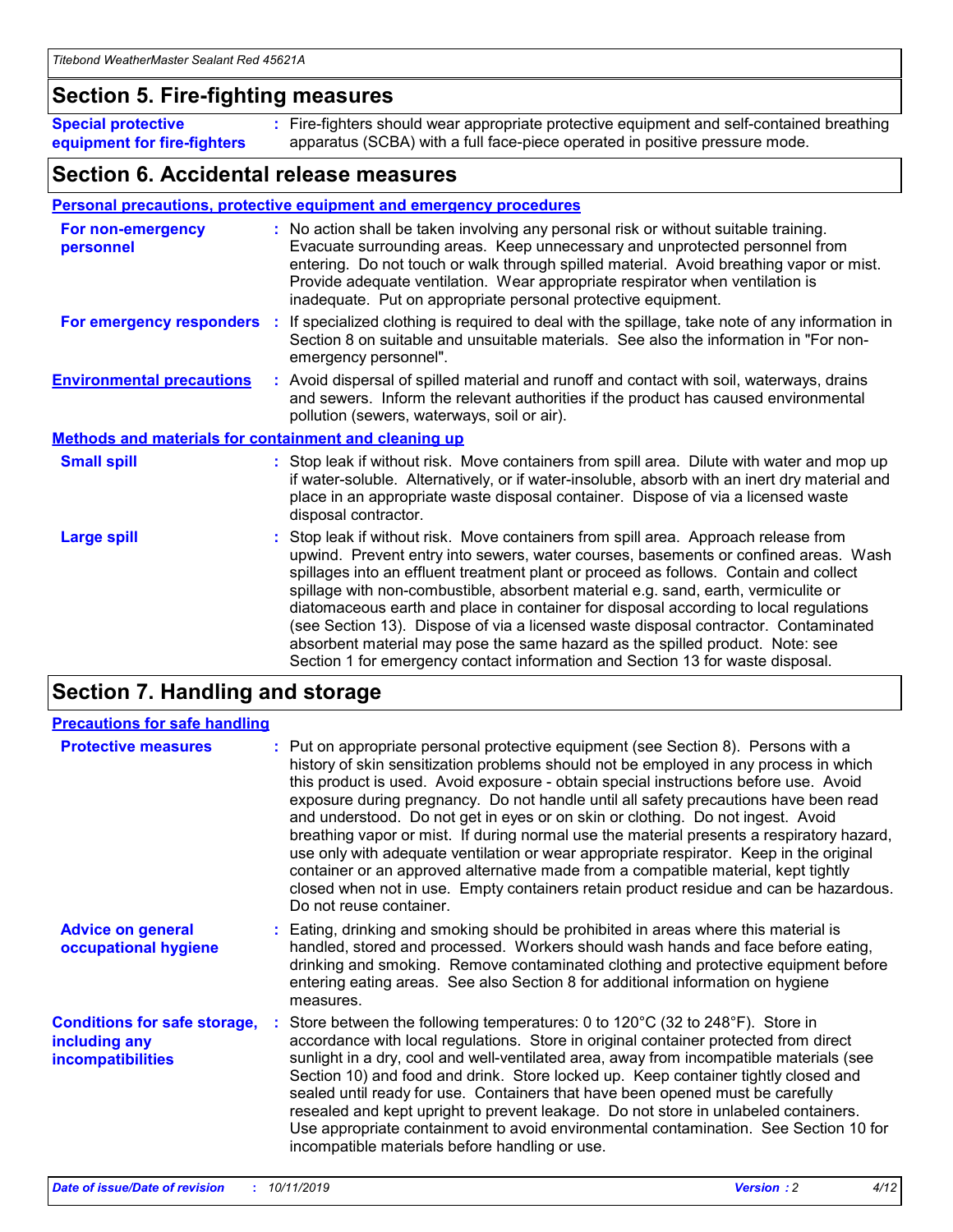## **Section 8. Exposure controls/personal protection**

#### **Control parameters**

#### **Occupational exposure limits**

| <b>Ingredient name</b>                               |    |                        | <b>Exposure limits</b>                                                                                                                                                                                                                                                                                                                                                                                                                                                                                                                                                                                                 |
|------------------------------------------------------|----|------------------------|------------------------------------------------------------------------------------------------------------------------------------------------------------------------------------------------------------------------------------------------------------------------------------------------------------------------------------------------------------------------------------------------------------------------------------------------------------------------------------------------------------------------------------------------------------------------------------------------------------------------|
| 3-aminopropyltriethoxysilane<br>Dibutyltin dilaurate |    |                        | None.<br>ACGIH TLV (United States, 3/2019). Absorbed through skin.<br>Notes: as Sn<br>TWA: $0.1 \text{ mg/m}^3$ , (as Sn) 8 hours.<br>STEL: 0.2 mg/m <sup>3</sup> , (as Sn) 15 minutes.<br>NIOSH REL (United States, 10/2016). Absorbed through skin.<br>Notes: as Sn<br>TWA: 0.1 mg/m <sup>3</sup> , (as Sn) 10 hours.<br>OSHA PEL (United States, 5/2018). Notes: as Sn<br>TWA: $0.1 \text{ mg/m}^3$ , (as Sn) 8 hours.<br>OSHA PEL 1989 (United States, 3/1989). Absorbed through skin.<br>Notes: measured as Sn<br>TWA: 0.1 mg/m <sup>3</sup> , (measured as Sn) 8 hours. Form: Organic                            |
| <b>Appropriate engineering</b><br>controls           |    |                        | : If user operations generate dust, fumes, gas, vapor or mist, use process enclosures,<br>local exhaust ventilation or other engineering controls to keep worker exposure to<br>airborne contaminants below any recommended or statutory limits.                                                                                                                                                                                                                                                                                                                                                                       |
| <b>Environmental exposure</b><br>controls            |    |                        | Emissions from ventilation or work process equipment should be checked to ensure<br>they comply with the requirements of environmental protection legislation. In some<br>cases, fume scrubbers, filters or engineering modifications to the process equipment<br>will be necessary to reduce emissions to acceptable levels.                                                                                                                                                                                                                                                                                          |
| <b>Individual protection measures</b>                |    |                        |                                                                                                                                                                                                                                                                                                                                                                                                                                                                                                                                                                                                                        |
| <b>Hygiene measures</b>                              |    |                        | : Wash hands, forearms and face thoroughly after handling chemical products, before<br>eating, smoking and using the lavatory and at the end of the working period.<br>Appropriate techniques should be used to remove potentially contaminated clothing.<br>Contaminated work clothing should not be allowed out of the workplace. Wash<br>contaminated clothing before reusing. Ensure that eyewash stations and safety<br>showers are close to the workstation location.                                                                                                                                            |
| <b>Eye/face protection</b>                           |    |                        | : Safety eyewear complying with an approved standard should be used when a risk<br>assessment indicates this is necessary to avoid exposure to liquid splashes, mists,<br>gases or dusts. If contact is possible, the following protection should be worn, unless<br>the assessment indicates a higher degree of protection: chemical splash goggles.                                                                                                                                                                                                                                                                  |
| <b>Skin protection</b>                               |    |                        |                                                                                                                                                                                                                                                                                                                                                                                                                                                                                                                                                                                                                        |
| <b>Hand protection</b>                               |    |                        | : Chemical-resistant, impervious gloves complying with an approved standard should be<br>worn at all times when handling chemical products if a risk assessment indicates this is<br>necessary. Considering the parameters specified by the glove manufacturer, check<br>during use that the gloves are still retaining their protective properties. It should be<br>noted that the time to breakthrough for any glove material may be different for different<br>glove manufacturers. In the case of mixtures, consisting of several substances, the<br>protection time of the gloves cannot be accurately estimated. |
| <b>Body protection</b>                               |    | handling this product. | Personal protective equipment for the body should be selected based on the task being<br>performed and the risks involved and should be approved by a specialist before                                                                                                                                                                                                                                                                                                                                                                                                                                                |
| <b>Other skin protection</b>                         |    |                        | : Appropriate footwear and any additional skin protection measures should be selected<br>based on the task being performed and the risks involved and should be approved by a<br>specialist before handling this product.                                                                                                                                                                                                                                                                                                                                                                                              |
| <b>Respiratory protection</b>                        | ÷. | aspects of use.        | Based on the hazard and potential for exposure, select a respirator that meets the<br>appropriate standard or certification. Respirators must be used according to a<br>respiratory protection program to ensure proper fitting, training, and other important                                                                                                                                                                                                                                                                                                                                                         |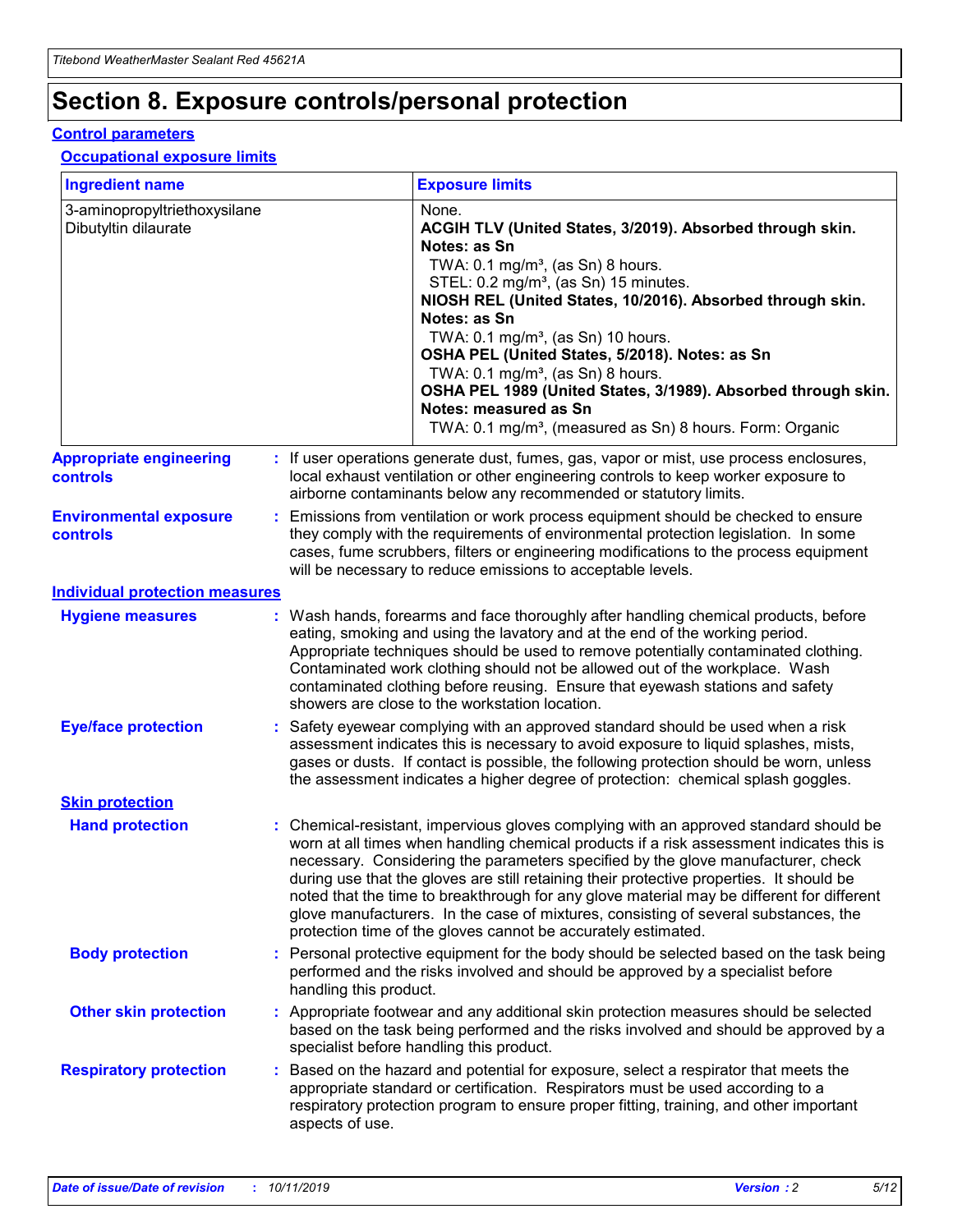### **Section 9. Physical and chemical properties**

#### **Appearance**

| <b>Physical state</b>                             | : Liquid. [Paste.]                                              |
|---------------------------------------------------|-----------------------------------------------------------------|
| <b>Color</b>                                      | $:$ Red.                                                        |
| Odor                                              | : None [Slight]                                                 |
| <b>Odor threshold</b>                             | $:$ Not available.                                              |
| рH                                                | : Not applicable.                                               |
| <b>Melting point</b>                              | : Not available.                                                |
| <b>Boiling point</b>                              | : >100°C (>212°F)                                               |
| <b>Flash point</b>                                | : Closed cup: >200°C (>392°F) [Setaflash.]                      |
| <b>Evaporation rate</b>                           | $:$ <1 (butyl acetate = 1)                                      |
| <b>Flammability (solid, gas)</b>                  | : Not available.                                                |
| Lower and upper explosive<br>(flammable) limits   | : Not available.                                                |
| <b>VOC (less water, less</b><br>exempt solvents)  | $: 0$ g/l                                                       |
| <b>Volatility</b>                                 | $: 0\%$ (w/w)                                                   |
| <b>Vapor density</b>                              | : Not available.                                                |
| <b>Relative density</b>                           | : 1.4329                                                        |
| <b>Solubility</b>                                 | Insoluble in the following materials: cold water and hot water. |
| <b>Solubility in water</b>                        | : Not available.                                                |
| <b>Partition coefficient: n-</b><br>octanol/water | $:$ Not available.                                              |
| <b>Auto-ignition temperature</b>                  | : Not available.                                                |
| <b>Decomposition temperature</b>                  | : Not available.                                                |
| <b>Viscosity</b>                                  | : Not available.                                                |

### **Section 10. Stability and reactivity**

| <b>Reactivity</b>                            | : No specific test data related to reactivity available for this product or its ingredients.            |
|----------------------------------------------|---------------------------------------------------------------------------------------------------------|
| <b>Chemical stability</b>                    | : The product is stable.                                                                                |
| <b>Possibility of hazardous</b><br>reactions | : Under normal conditions of storage and use, hazardous reactions will not occur.                       |
| <b>Conditions to avoid</b>                   | : No specific data.                                                                                     |
| <b>Incompatible materials</b>                | : No specific data.                                                                                     |
| <b>Hazardous decomposition</b><br>products   | Under normal conditions of storage and use, hazardous decomposition products should<br>not be produced. |

### **Section 11. Toxicological information**

### **Information on toxicological effects**

#### **Acute toxicity**

| <b>Product/ingredient name</b> | <b>Result</b>           | <b>Species</b> | <b>Dose</b>                | <b>Exposure</b> |
|--------------------------------|-------------------------|----------------|----------------------------|-----------------|
| 3-aminopropyltriethoxysilane   | <b>ILD50 Dermal</b>     | Rabbit         | 4.29 g/kg                  |                 |
| Dibutyltin dilaurate           | ILD50 Oral<br>LD50 Oral | Rat<br>Rat     | $1.57$ g/kg<br>175 $mg/kg$ |                 |
|                                |                         |                |                            |                 |

**Irritation/Corrosion**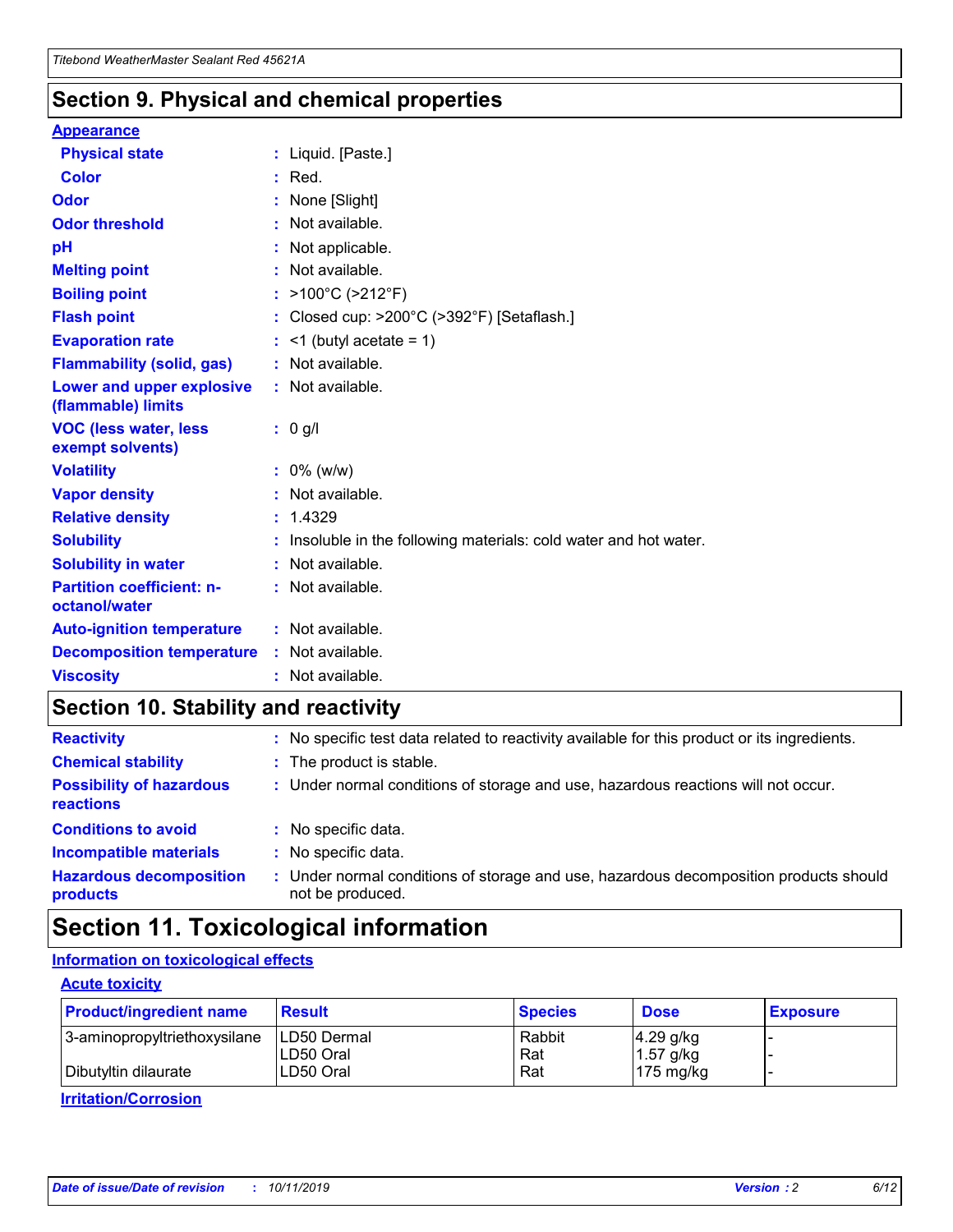## **Section 11. Toxicological information**

| <b>Product/ingredient name</b> | <b>Result</b>            | <b>Species</b> | <b>Score</b> | <b>Exposure</b>           | <b>Observation</b> |
|--------------------------------|--------------------------|----------------|--------------|---------------------------|--------------------|
| 3-aminopropyltriethoxysilane   | Eyes - Mild irritant     | Rabbit         |              | $100$ mg                  |                    |
|                                | Eyes - Severe irritant   | Rabbit         |              | 24 hours 750              |                    |
|                                |                          |                |              | ug                        |                    |
|                                | Skin - Severe irritant   | Rabbit         |              | 24 hours 5                | -                  |
| Dibutyltin dilaurate           | Eyes - Moderate irritant | Rabbit         |              | mq<br><b>24 hours 100</b> |                    |
|                                |                          |                |              | mg                        |                    |
|                                | Skin - Severe irritant   | Rabbit         |              | 500 mg                    |                    |

#### **Sensitization**

Not available.

#### **Mutagenicity**

Not available.

#### **Carcinogenicity**

Not available.

#### **Reproductive toxicity**

Not available.

#### **Teratogenicity**

Not available.

#### **Specific target organ toxicity (single exposure)**

Not available.

#### **Specific target organ toxicity (repeated exposure)**

| <b>Name</b>                                                                  |                                                                                                                             | <b>Category</b> | <b>Route of</b><br>exposure  | <b>Target organs</b> |
|------------------------------------------------------------------------------|-----------------------------------------------------------------------------------------------------------------------------|-----------------|------------------------------|----------------------|
| Dibutyltin dilaurate                                                         |                                                                                                                             | Category 1      | $\qquad \qquad \blacksquare$ | respiratory system   |
| <b>Aspiration hazard</b><br>Not available.                                   |                                                                                                                             |                 |                              |                      |
| <b>Information on the likely</b><br>routes of exposure                       | : Not available.                                                                                                            |                 |                              |                      |
| <b>Potential acute health effects</b>                                        |                                                                                                                             |                 |                              |                      |
| <b>Eye contact</b>                                                           | : May cause eye irritation.                                                                                                 |                 |                              |                      |
| <b>Inhalation</b>                                                            | : No known significant effects or critical hazards.                                                                         |                 |                              |                      |
| <b>Skin contact</b>                                                          | : May cause skin irritation.                                                                                                |                 |                              |                      |
| <b>Ingestion</b>                                                             | : No known significant effects or critical hazards.                                                                         |                 |                              |                      |
| Symptoms related to the physical, chemical and toxicological characteristics |                                                                                                                             |                 |                              |                      |
| <b>Eye contact</b>                                                           | : Adverse symptoms may include the following:<br>irritation<br>watering<br>redness                                          |                 |                              |                      |
| <b>Inhalation</b>                                                            | : Adverse symptoms may include the following:<br>reduced fetal weight<br>increase in fetal deaths<br>skeletal malformations |                 |                              |                      |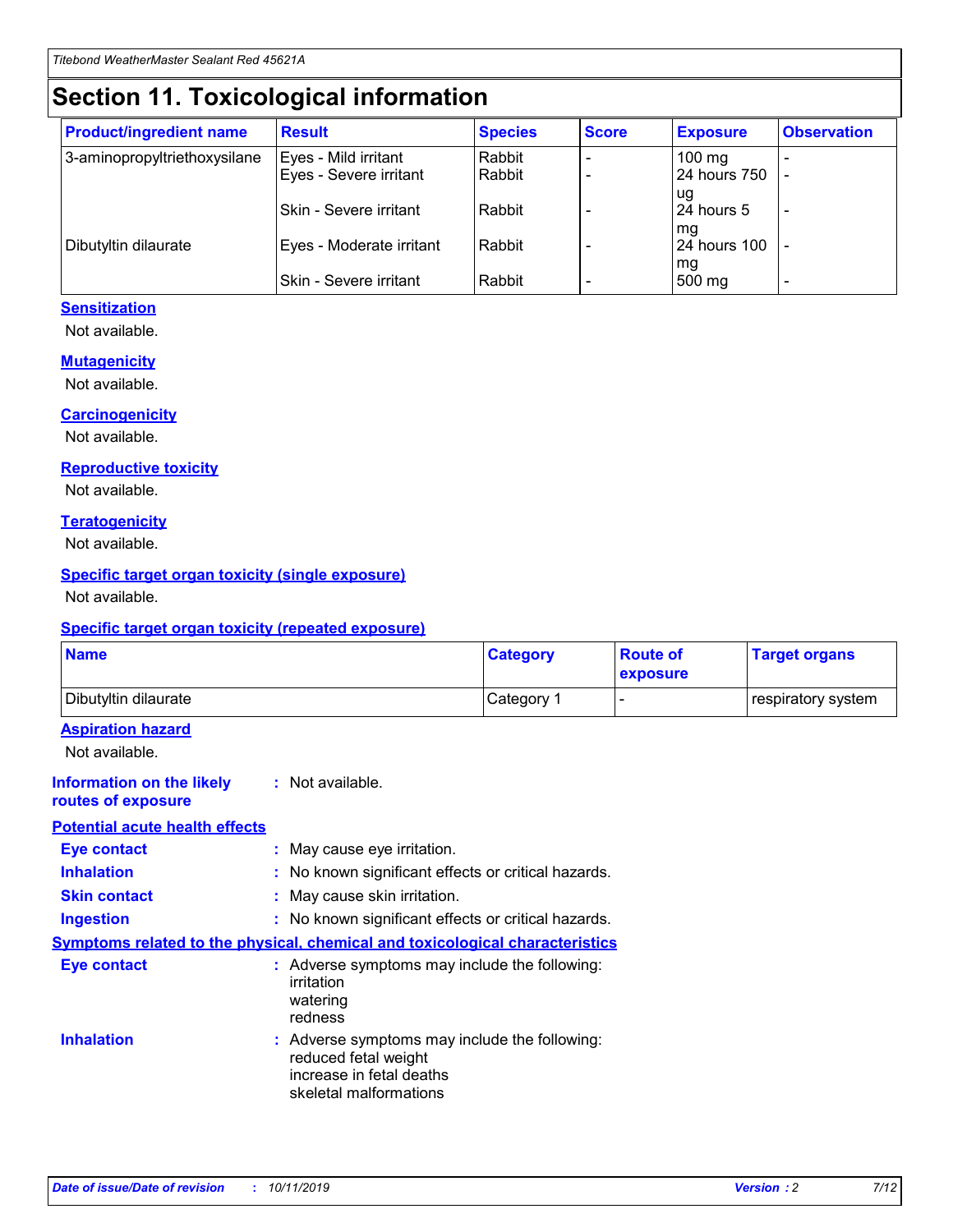## **Section 11. Toxicological information**

| <b>Skin contact</b>                     | : Adverse symptoms may include the following:<br>irritation<br>redness<br>reduced fetal weight<br>increase in fetal deaths<br>skeletal malformations |
|-----------------------------------------|------------------------------------------------------------------------------------------------------------------------------------------------------|
| <b>Ingestion</b>                        | : Adverse symptoms may include the following:<br>reduced fetal weight<br>increase in fetal deaths<br>skeletal malformations                          |
|                                         | Delayed and immediate effects and also chronic effects from short and long term exposure                                                             |
| <b>Short term exposure</b>              |                                                                                                                                                      |
| <b>Potential immediate</b><br>effects   | : Not available.                                                                                                                                     |
| <b>Potential delayed effects</b>        | : Not available.                                                                                                                                     |
| <b>Long term exposure</b>               |                                                                                                                                                      |
| <b>Potential immediate</b><br>effects   | : Not available.                                                                                                                                     |
| <b>Potential delayed effects</b>        | : Not available.                                                                                                                                     |
| <b>Potential chronic health effects</b> |                                                                                                                                                      |
| Not available.                          |                                                                                                                                                      |
| <b>General</b>                          | : Once sensitized, a severe allergic reaction may occur when subsequently exposed to<br>very low levels.                                             |
| <b>Carcinogenicity</b>                  | : No known significant effects or critical hazards.                                                                                                  |
| <b>Mutagenicity</b>                     | No known significant effects or critical hazards.                                                                                                    |
| <b>Teratogenicity</b>                   | May damage the unborn child.                                                                                                                         |
| <b>Developmental effects</b>            | No known significant effects or critical hazards.                                                                                                    |
| <b>Fertility effects</b>                | : May damage fertility.                                                                                                                              |
| <b>Numerical measures of toxicity</b>   |                                                                                                                                                      |
| <b>Acute toxicity estimates</b>         |                                                                                                                                                      |
|                                         |                                                                                                                                                      |

Not available.

## **Section 12. Ecological information**

#### **Toxicity**

| <b>Product/ingredient name</b> | <b>Result</b>                     | <b>Species</b>                       | <b>Exposure</b> |
|--------------------------------|-----------------------------------|--------------------------------------|-----------------|
| Dibutyltin dilaurate           | Chronic EC10 > 2 mg/l Fresh water | Algae - Scenedesmus<br>I subspicatus | l 96 hours      |

### **Persistence and degradability**

| <b>Product/ingredient name</b> | <b>Test</b>                                                                    | <b>Result</b>  |                   | <b>Dose</b> | <b>Inoculum</b>         |
|--------------------------------|--------------------------------------------------------------------------------|----------------|-------------------|-------------|-------------------------|
| Dibutyltin dilaurate           | OECD 301F<br>Ready<br>Biodegradability -<br>Manometric<br>Respirometry<br>Test | 23 % - 28 days |                   |             |                         |
| <b>Product/ingredient name</b> | <b>Aquatic half-life</b>                                                       |                | <b>Photolysis</b> |             | <b>Biodegradability</b> |
| Dibutyltin dilaurate           |                                                                                |                |                   |             | Inherent                |

### **Bioaccumulative potential**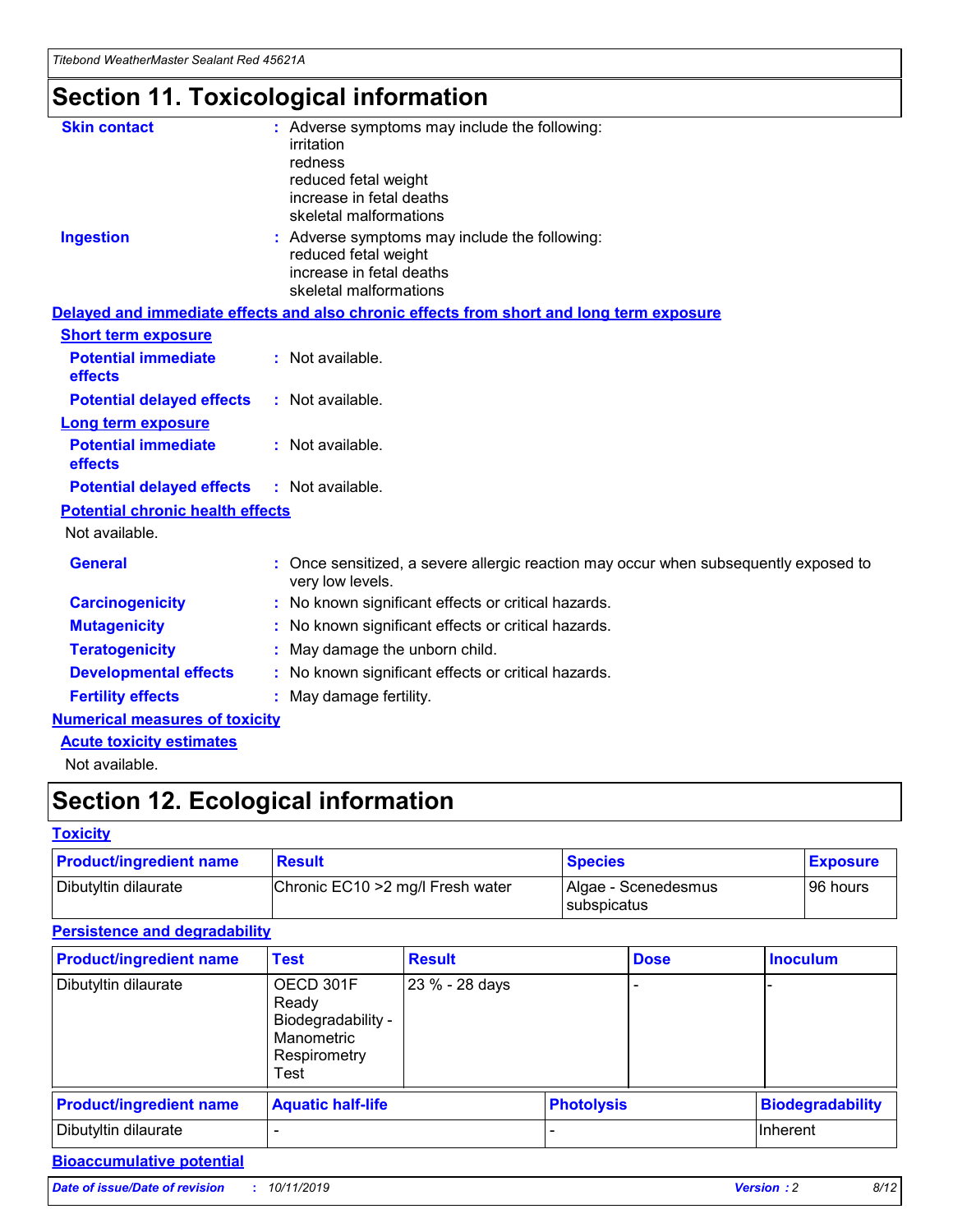## **Section 12. Ecological information**

| <b>Product/ingredient name</b> | $LoaPow$ | <b>BCF</b> | <b>Potential</b> |
|--------------------------------|----------|------------|------------------|
| 3-aminopropyltriethoxysilane   | 1.7      | 3.4        | low              |
| Dibutyltin dilaurate           | 4.44     | 2.91       | low              |

#### **Mobility in soil**

| <b>Soil/water partition</b><br>coefficient (K <sub>oc</sub> ) | : Not available.                                    |
|---------------------------------------------------------------|-----------------------------------------------------|
| <b>Other adverse effects</b>                                  | : No known significant effects or critical hazards. |

### **Section 13. Disposal considerations**

**Disposal methods :**

The generation of waste should be avoided or minimized wherever possible. Disposal of this product, solutions and any by-products should at all times comply with the requirements of environmental protection and waste disposal legislation and any regional local authority requirements. Dispose of surplus and non-recyclable products via a licensed waste disposal contractor. Waste should not be disposed of untreated to the sewer unless fully compliant with the requirements of all authorities with jurisdiction. Waste packaging should be recycled. Incineration or landfill should only be considered when recycling is not feasible. This material and its container must be disposed of in a safe way. Care should be taken when handling emptied containers that have not been cleaned or rinsed out. Empty containers or liners may retain some product residues. Avoid dispersal of spilled material and runoff and contact with soil, waterways, drains and sewers.

## **Section 14. Transport information**

|                                      | <b>DOT</b><br><b>Classification</b> | <b>TDG</b><br><b>Classification</b> | <b>Mexico</b><br><b>Classification</b> | <b>ADR/RID</b>               | <b>IMDG</b>    | <b>IATA</b>    |
|--------------------------------------|-------------------------------------|-------------------------------------|----------------------------------------|------------------------------|----------------|----------------|
| <b>UN number</b>                     | Not regulated.                      | Not regulated.                      | Not regulated.                         | Not regulated.               | Not regulated. | Not regulated. |
| <b>UN proper</b><br>shipping name    |                                     |                                     |                                        |                              |                |                |
| <b>Transport</b><br>hazard class(es) | $\blacksquare$                      | $\overline{\phantom{0}}$            | $\overline{\phantom{a}}$               | $\qquad \qquad \blacksquare$ | $\blacksquare$ | $\blacksquare$ |
| <b>Packing group</b>                 | $\overline{\phantom{a}}$            | -                                   |                                        | -                            |                | -              |
| <b>Environmental</b><br>hazards      | No.                                 | No.                                 | No.                                    | No.                          | No.            | No.            |

## **Section 15. Regulatory information**

#### **U.S. Federal regulations**

#### **SARA 302/304**

#### **Composition/information on ingredients**

No products were found.

**SARA 304 RQ :** Not applicable.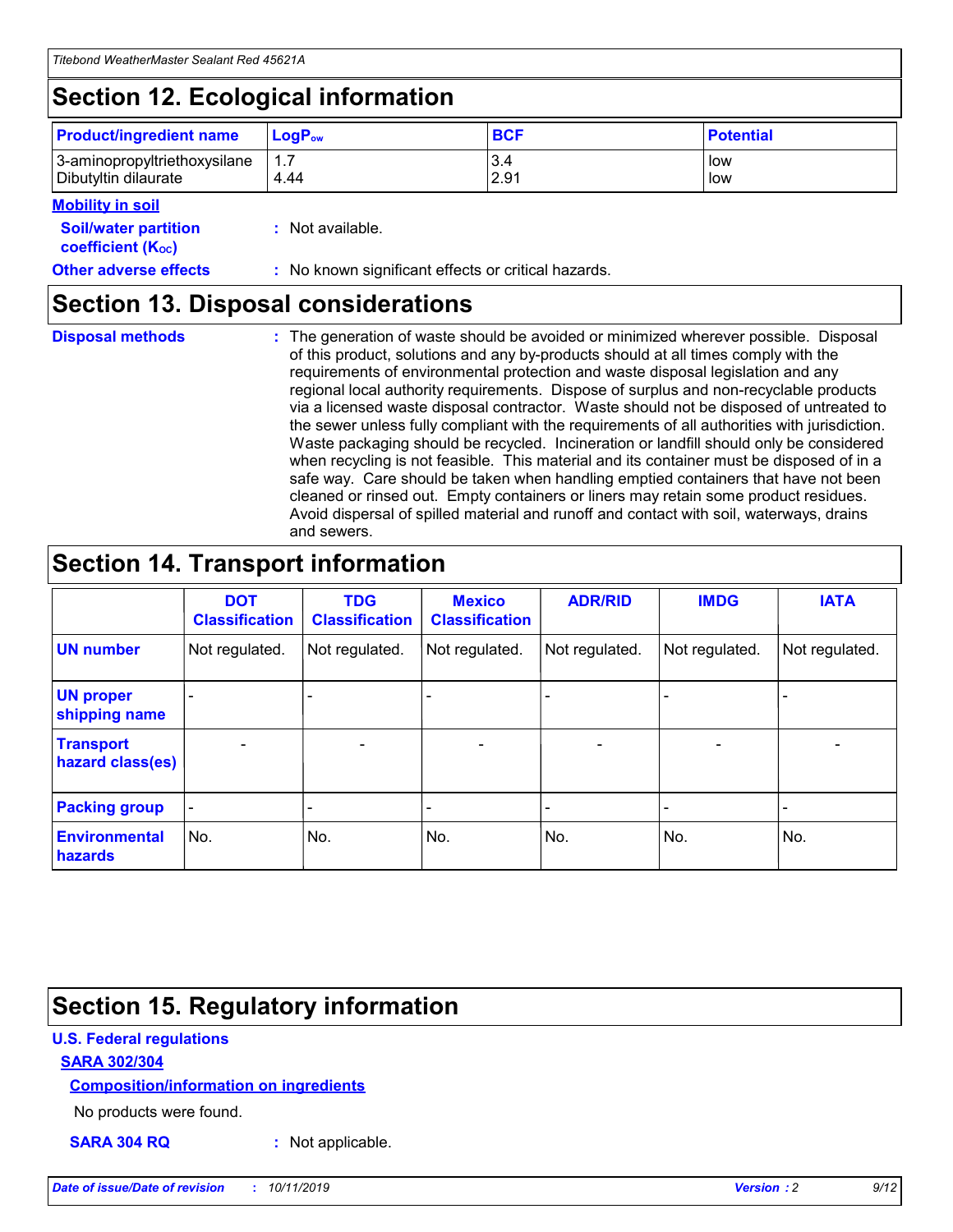## **Section 15. Regulatory information**

#### **SARA 311/312**

**Classification :** EYE IRRITATION - Category 2B SKIN SENSITIZATION - Category 1 TOXIC TO REPRODUCTION (Fertility) - Category 1B TOXIC TO REPRODUCTION (Unborn child) - Category 1B

#### **Composition/information on ingredients**

| <b>Name</b>                              | $\frac{9}{6}$ | <b>Classification</b>                                                                                            |
|------------------------------------------|---------------|------------------------------------------------------------------------------------------------------------------|
| $\leq$ 3<br>3-aminopropyltriethoxysilane |               | <b>FLAMMABLE LIQUIDS - Category 4</b><br><b>ACUTE TOXICITY (oral) - Category 4</b>                               |
|                                          |               | SKIN IRRITATION - Category 2<br>EYE IRRITATION - Category 2A                                                     |
| Dibutyltin dilaurate                     | ≤0.3          | ACUTE TOXICITY (oral) - Category 3<br>SKIN CORROSION - Category 1C                                               |
|                                          |               | SERIOUS EYE DAMAGE - Category 1<br>SKIN SENSITIZATION - Category 1<br><b>GERM CELL MUTAGENICITY - Category 2</b> |
|                                          |               | TOXIC TO REPRODUCTION (Fertility) - Category 1B<br>TOXIC TO REPRODUCTION (Unborn child) - Category 1B            |
|                                          |               | SPECIFIC TARGET ORGAN TOXICITY (REPEATED<br>EXPOSURE) (respiratory system) - Category 1                          |

#### **State regulations**

| <b>Massachusetts</b> | : None of the components are listed. |
|----------------------|--------------------------------------|
| <b>New York</b>      | : None of the components are listed. |
| <b>New Jersey</b>    | : None of the components are listed. |
| <b>Pennsylvania</b>  | : None of the components are listed. |

#### **California Prop. 65**

**A** WARNING: This product can expose you to methanol, which is known to the State of California to cause birth defects or other reproductive harm. For more information go to www.P65Warnings.ca.gov.

| <b>Ingredient name</b> | No significant risk Maximum<br>level | acceptable dosage<br>level |
|------------------------|--------------------------------------|----------------------------|
| methanol               |                                      | Yes.                       |

#### **International regulations**

**Chemical Weapon Convention List Schedules I, II & III Chemicals** Not listed.

#### **Montreal Protocol**

Not listed.

**Stockholm Convention on Persistent Organic Pollutants**

Not listed.

### **UNECE Aarhus Protocol on POPs and Heavy Metals**

Not listed.

#### **Inventory list**

### **China :** All components are listed or exempted.

**United States TSCA 8(b) inventory :** All components are active or exempted.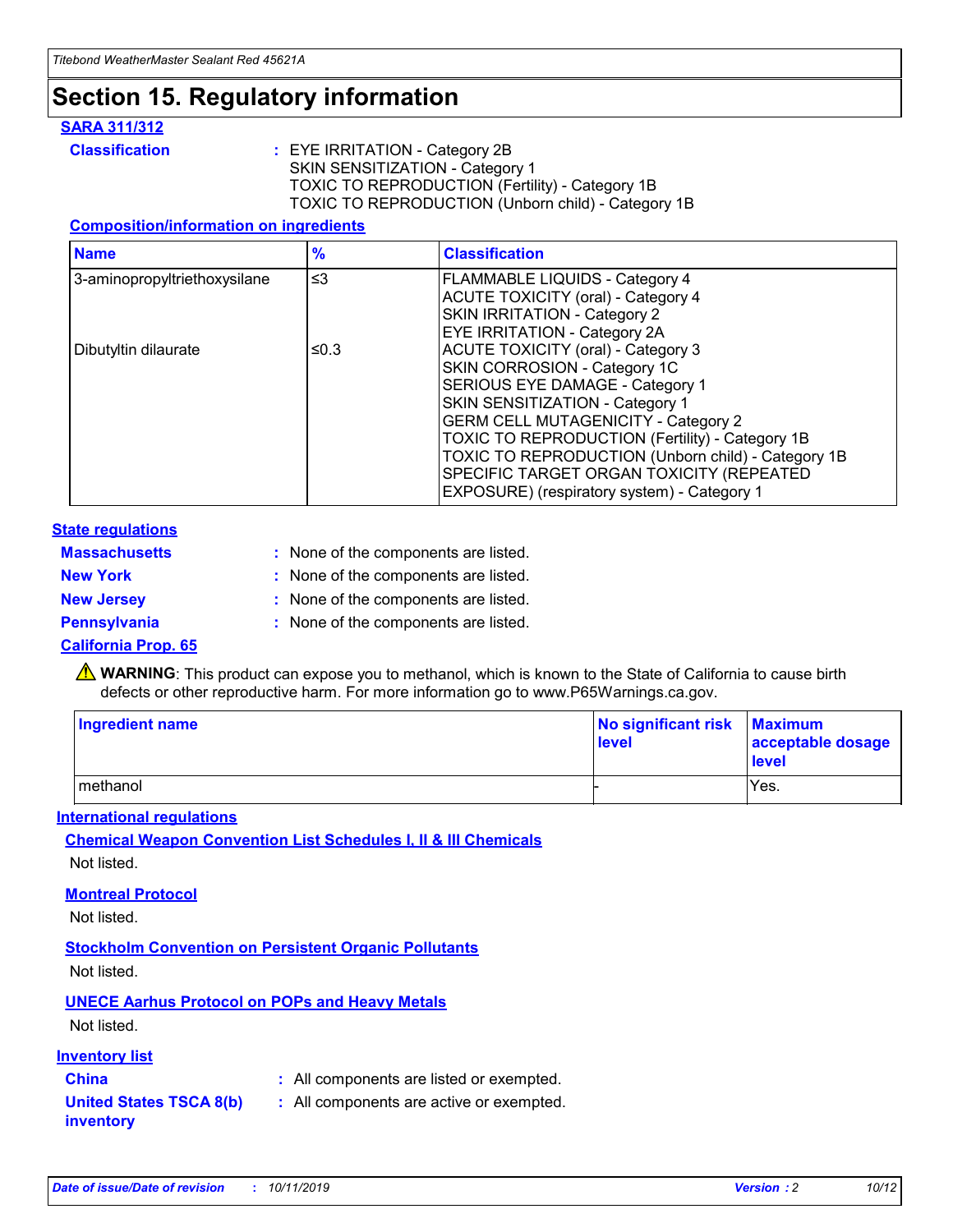## **Section 16. Other information**

**Hazardous Material Information System (U.S.A.)**



**Caution: HMIS® ratings are based on a 0-4 rating scale, with 0 representing minimal hazards or risks, and 4 representing significant hazards or risks. Although HMIS® ratings and the associated label are not required on SDSs or products leaving a facility under 29 CFR 1910.1200, the preparer may choose to provide them. HMIS® ratings are to be used with a fully implemented HMIS® program. HMIS® is a registered trademark and service mark of the American Coatings Association, Inc.**

**The customer is responsible for determining the PPE code for this material. For more information on HMIS® Personal Protective Equipment (PPE) codes, consult the HMIS® Implementation Manual.**

#### **National Fire Protection Association (U.S.A.)**



**Reprinted with permission from NFPA 704-2001, Identification of the Hazards of Materials for Emergency Response Copyright ©1997, National Fire Protection Association, Quincy, MA 02269. This reprinted material is not the complete and official position of the National Fire Protection Association, on the referenced subject which is represented only by the standard in its entirety.**

**Copyright ©2001, National Fire Protection Association, Quincy, MA 02269. This warning system is intended to be interpreted and applied only by properly trained individuals to identify fire, health and reactivity hazards of chemicals. The user is referred to certain limited number of chemicals with recommended classifications in NFPA 49 and NFPA 325, which would be used as a guideline only. Whether the chemicals are classified by NFPA or not, anyone using the 704 systems to classify chemicals does so at their own risk.**

#### **Procedure used to derive the classification**

| <b>Classification</b>                                                                                                                                                                  |                                                                                                                                                                                                                                                                   | <b>Justification</b>                                                                                                                                                                                                                                                                                       |  |
|----------------------------------------------------------------------------------------------------------------------------------------------------------------------------------------|-------------------------------------------------------------------------------------------------------------------------------------------------------------------------------------------------------------------------------------------------------------------|------------------------------------------------------------------------------------------------------------------------------------------------------------------------------------------------------------------------------------------------------------------------------------------------------------|--|
| <b>EYE IRRITATION - Category 2B</b><br>SKIN SENSITIZATION - Category 1<br><b>TOXIC TO REPRODUCTION (Fertility) - Category 1B</b><br>TOXIC TO REPRODUCTION (Unborn child) - Category 1B |                                                                                                                                                                                                                                                                   | Expert judgment<br>Expert judgment<br>Expert judgment<br>Expert judgment                                                                                                                                                                                                                                   |  |
| <b>History</b>                                                                                                                                                                         |                                                                                                                                                                                                                                                                   |                                                                                                                                                                                                                                                                                                            |  |
| <b>Date of printing</b>                                                                                                                                                                | : 4/22/2022                                                                                                                                                                                                                                                       |                                                                                                                                                                                                                                                                                                            |  |
| Date of issue/Date of<br>revision                                                                                                                                                      | : 10/11/2019                                                                                                                                                                                                                                                      |                                                                                                                                                                                                                                                                                                            |  |
| Date of previous issue                                                                                                                                                                 | : 10/16/2020                                                                                                                                                                                                                                                      |                                                                                                                                                                                                                                                                                                            |  |
| <b>Version</b>                                                                                                                                                                         | $\therefore$ 2                                                                                                                                                                                                                                                    |                                                                                                                                                                                                                                                                                                            |  |
| <b>Key to abbreviations</b>                                                                                                                                                            | $\therefore$ ATE = Acute Toxicity Estimate<br><b>BCF</b> = Bioconcentration Factor<br>IATA = International Air Transport Association<br><b>IBC</b> = Intermediate Bulk Container<br><b>IMDG = International Maritime Dangerous Goods</b><br>$UN = United Nations$ | GHS = Globally Harmonized System of Classification and Labelling of Chemicals<br>LogPow = logarithm of the octanol/water partition coefficient<br>MARPOL = International Convention for the Prevention of Pollution From Ships, 1973<br>as modified by the Protocol of 1978. ("Marpol" = marine pollution) |  |